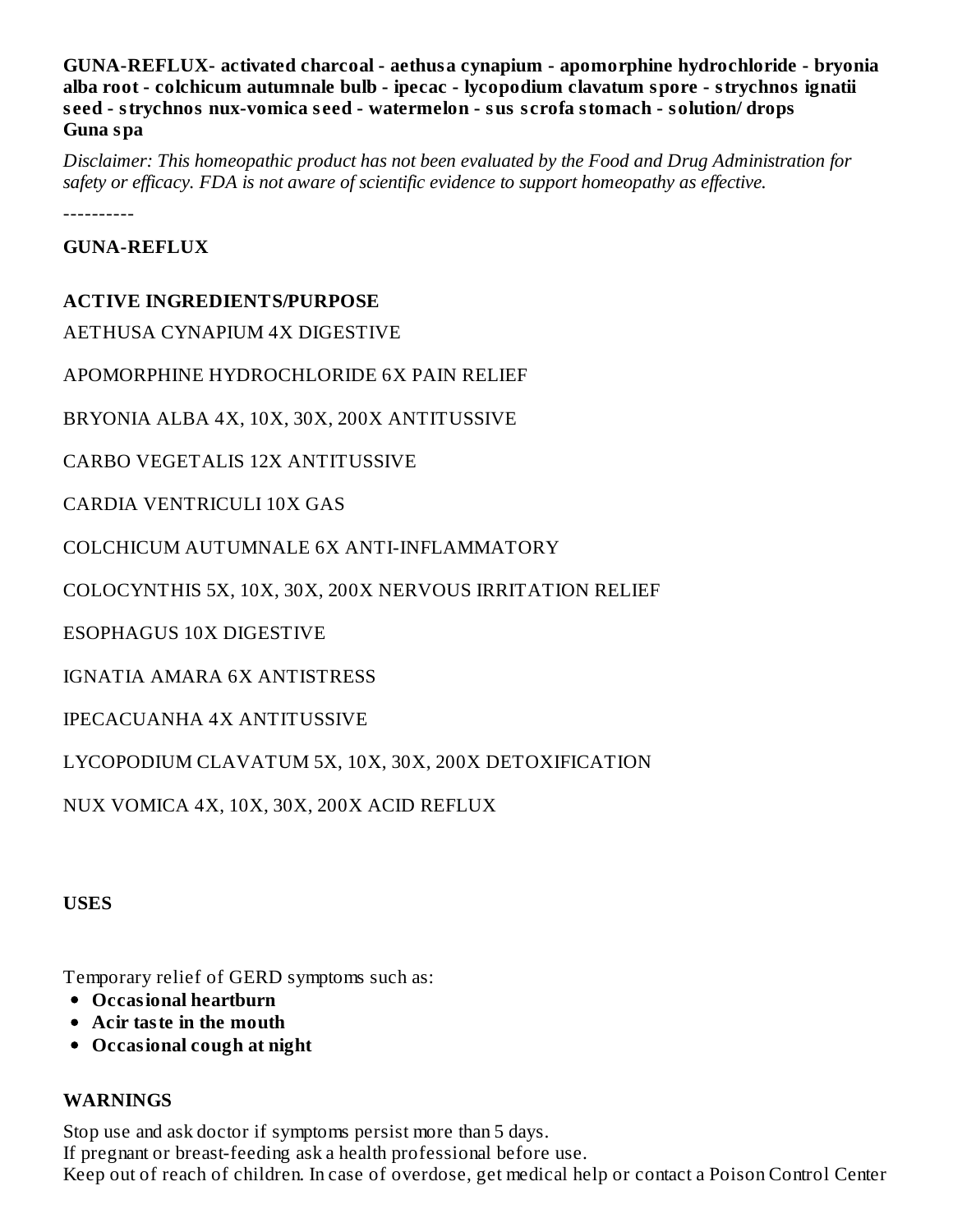right away. Contains ethyl alcohol 30%

### **PREGNANCY**

If pregnant or breast-feeding ask a doctor before use

## **WARNINGS**

### **DIRECTIONS**

Adults and children 12 years and older 10 drops in a little water 3 times per day

Children between 12 years and 6 years of age 7 drops in a little water 3 times per day

Children under 6 years 5 drops in a glass of water 3 times per day

#### **QUESTIONS**

Questions?: info@gunainc.com Tel. (484) 223-3500

Take 15 minutes before meals Inactive ingredient: Ethyl alcohol 30%.

#### **PRINCIPAL DISPLAY PANEL**

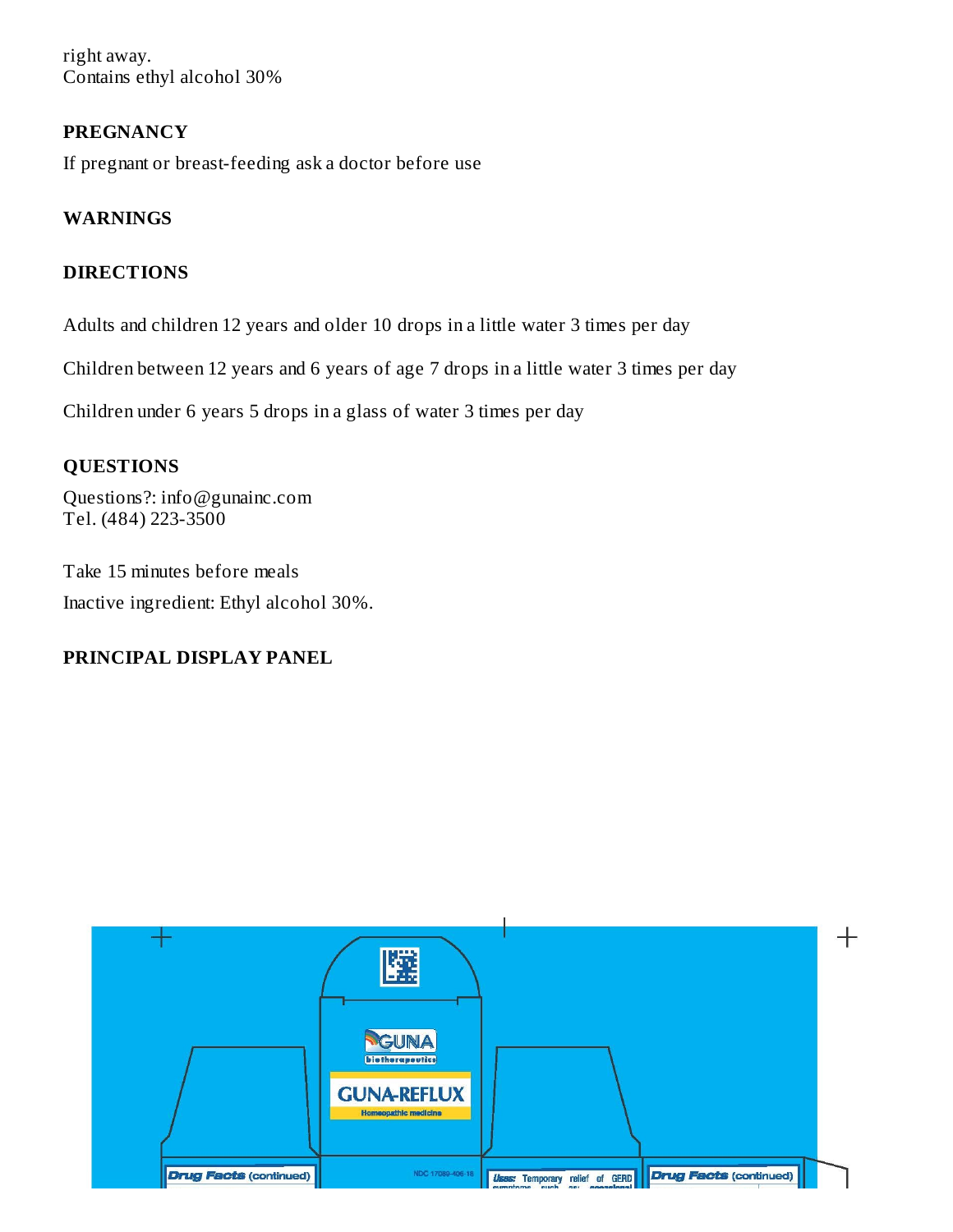

# **GUNA-REFLUX**

activated charcoal - aethusa cynapium - apomorphine hydrochloride - bryonia alba root - colchicum autumnale bulb - ipecac - lycopodium clavatum spore - strychnos ignatii seed - strychnos nux-vomica seed - watermelon sus scrofa stomach - solution/ drops

| <b>Product Information</b>                                                             |                                                       |  |                                        |          |                                  |
|----------------------------------------------------------------------------------------|-------------------------------------------------------|--|----------------------------------------|----------|----------------------------------|
| Product Type                                                                           | HUMAN OTC DRUG<br>NDC:17089-406<br>Item Code (Source) |  |                                        |          |                                  |
| <b>Route of Administration</b>                                                         | ORAL                                                  |  |                                        |          |                                  |
|                                                                                        |                                                       |  |                                        |          |                                  |
|                                                                                        |                                                       |  |                                        |          |                                  |
| <b>Active Ingredient/Active Moiety</b>                                                 |                                                       |  |                                        |          |                                  |
| <b>Basis of Strength</b><br><b>Ingredient Name</b>                                     |                                                       |  |                                        | Strength |                                  |
| AETHUSA CYNAPIUM (UNII: M6936L953C) (AETHUSA CYNAPIUM -<br>UNII:M6936L953C)            |                                                       |  | <b>AETHUSA CYNAPIUM</b>                |          | $4 [hp_X]$<br>in $30$ mL         |
| APO MO RPHINE HYDRO CHLO RIDE (UNII: F39049 Y068) (APO MO RPHINE -<br>UNII:N21FAR7B4S) |                                                       |  | A PO MO RPHINE<br><b>HYDROCHLORIDE</b> |          |                                  |
|                                                                                        |                                                       |  |                                        |          | 6 $[hp_X]$<br>in $30 \text{ mL}$ |
| BRYONIA ALBA ROOT (UNII: T7J046 YI2B) (BRYONIA ALBA ROOT -<br>UNII:T7J046 YI2B)        |                                                       |  | <b>BRYONIA ALBA ROOT</b>               |          | 30 $[hp_X]$<br>in $30$ mL        |